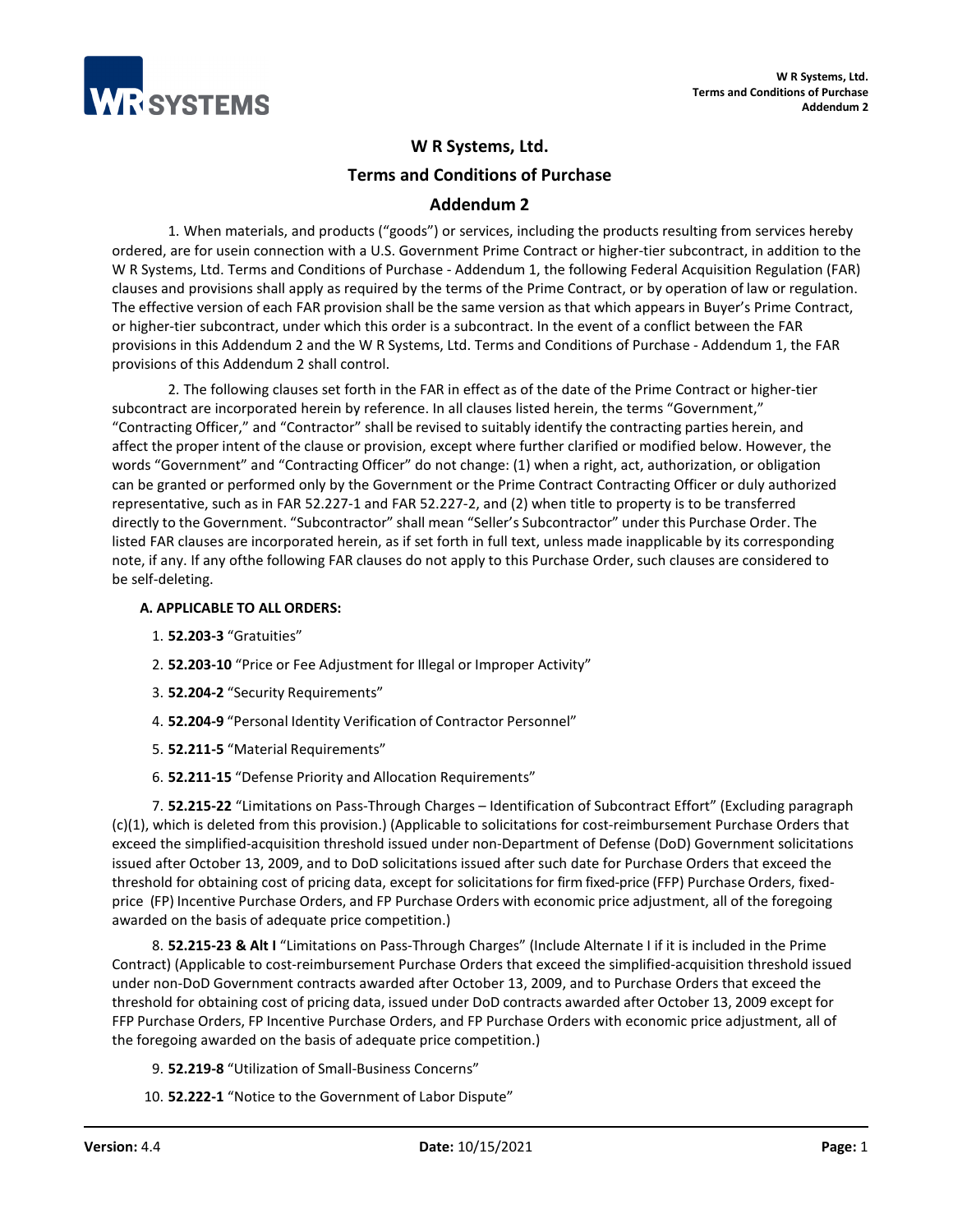

11. **52.222-4** "Contract Worker Hours and Safety Standards Act-Overtime"

12. **52.222-41** "Service Contract Act of 1965"

13. **52.222-50 & Alt 1** "Combating Trafficking in Persons and Alternate 1 (Include Alternate 1 if it is included in the Prime Contract.)"

14. **52.222-54** "Employment Eligibility Verification" (This clause is applicable to a Purchase Order for (i) for construction or commercial or non-commercial services (except commercial services that are part of a purchase of a commercial off-the-shelf (COTS) item, or an item that would be a COTS item, but for minor modifications, performed by the COTS provider, and that are normally provided for that COTS item); (ii) has a value more than \$3,000; and (iii) includes work performed in the United States.)

15. **52.223-3** "Hazardous Material Identification and Material Safety Data – ("Government" means "Government and Buyer")

16. **52.223-5** "Pollution Prevention and Right-to-Know Information" (Applicable in contractsthat provide for performance on a Federal facility.)

17. **52.223-7** "Notice of Radioactive Materials" (Applicable in contracts supplies which are, or which contain, radioactive materials.)

- 18. **52.223-11** "Ozone-Depleting Substances"
- 19. **52.224-2** "Privacy Act"
- 20. **52.225-1** "Buy American Act Supplies"
- 21. **52.225-8** "Duty-Free Entry"
- 22. **52.225-13** "Restrictions on Certain Foreign Purchases"
- 23. **52.227-9** "Refund of Royalties"
- 24. **52.227-10** "Filing of Patent Applications Classified Subject Matter"
- 25. **52.227-11** "Patent Rights Ownership by the Contractor"
- 26. **52.227-14** "Rights in Data General"
- 27. **52.227-19** "Commercial Computer Software License"
- 28. **52.228-3** "Workers' Compensation Insurance" (Defense Base Act)
- 29. **52.228-4** "Workers' Compensation and War Hazard Insurance Overseas"
- 30. **52.228-5** "Insurance-Work on a Government Installation"
- 31. **52.234-1** "Industrial Resources Developed Under Defense Production Act Title III"
- 32. **52.236-13** "Accident Prevention"
- 33. **52.237-2** "Protection of Government Buildings, Equipment, and Vegetation"
- 34. **52.242-13** "Bankruptcy"
- 35. **52.243-6** "Change Order Accounting"
- 36. **52.244-5** "Competition in Subcontracting"
- 37. **52.244-6** "Subcontracts for Commercial Items"

38. **52.245-1** "Government Property" (Applicable to Purchase Orders issued under Prime Contracts containing FAR 52.245-1 without Alternate I, other than FP Purchase Orders that are not awarded on the basis of adequate price competition or the submission of cost or pricing data.)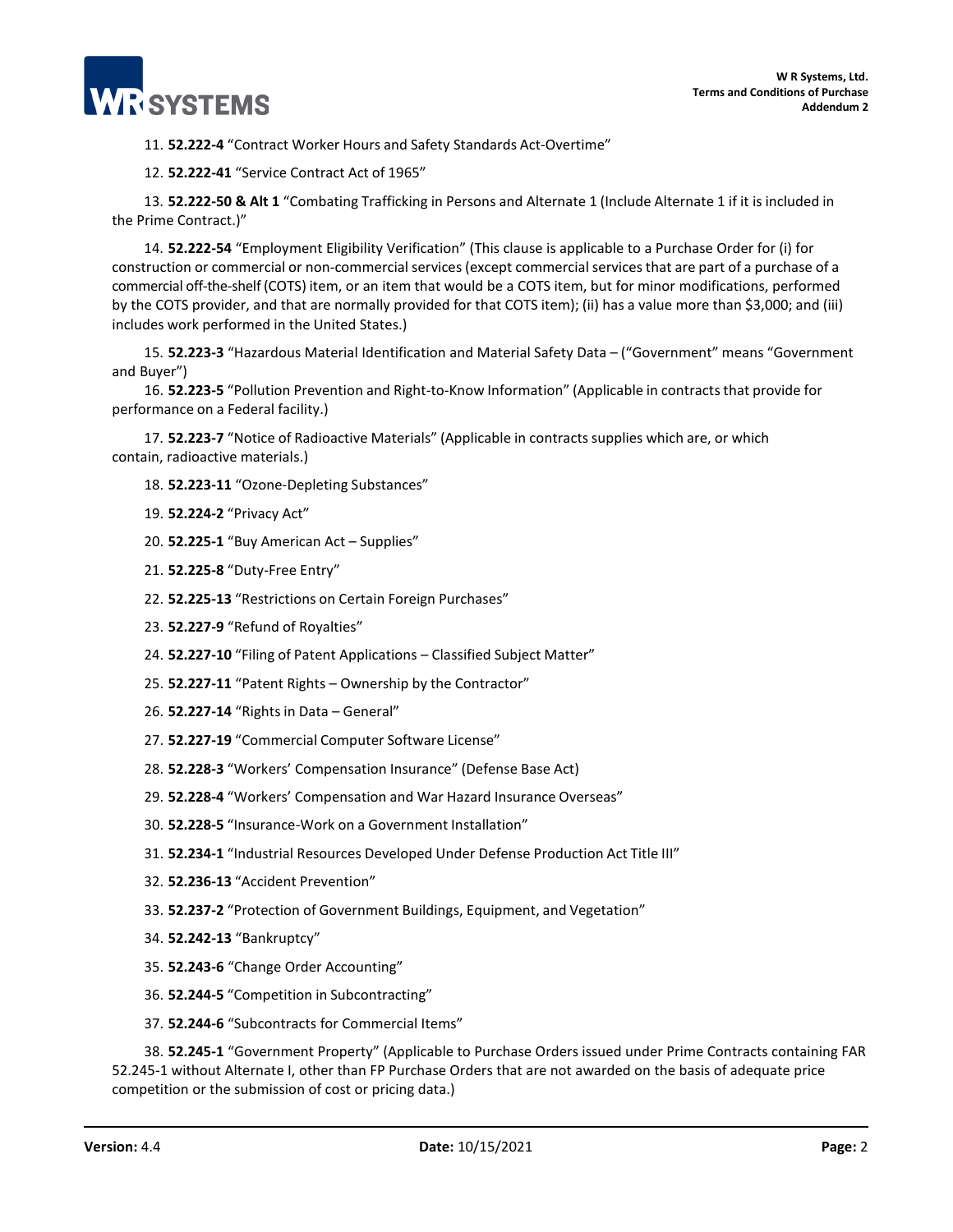

39. **52.245-1 Alt I** "Government Property" (Alternate I – Applicable to Purchase Orders issued under Prime Contracts containing FAR 52.245-1 with Alternate I, or to Purchase Orders issued under contracts containing FAR 52.245- 1 without Alternate I, which are FP Purchase Orders that are not awarded on the basis of adequate price competition or the submission of cost or pricing data.)

40. **52.245-1 Alt II** "Government Property" (Alternate II – Applicable to Purchase Orders for the conduct of basic or applied research at non-profit institutions of higher education or at non-profit institutions whose primary purpose is the conduct of scientific research.)

41. **52.245-2** Government Property Installation Services (Applicable if the Purchase Order is a service contract to be performed on a Government installation when Government furnished property will be provided for initial provisioning only, and the Government is not responsible for repair or replacement.)

#### 42. **52.245-9** "Use and Charges"

43. **52.246-2** "Inspection of Supplies – Fixed Price"

- 44. **52.246-16** "Responsibility for Supplies"
- 45. **52.247-63** "Preference for U.S.-Flag Air Carriers"
- 46. **52.247-64** "Preference for Privately-Owned U.S.-Flag Commercial Vessels"

47. **52.249-2** "Termination for Convenience of the Government" (Fixed Price) – ("Government" shall mean "Buyer." In paragraph (d) the term "45 days" is changed to "90 days." The term "one-year" in paragraph (e) is changed to "six months." The term "90 days" in paragraph (l) is changed to "forty-five days.")

#### **B. ORDERS OVER THE MICRO-PURCHASE THRESHOLD (AS DEFINED AT FAR 2.101) ALSO INCLUDE THE FOLLOWING** 1. **52.223-18** "Encouraging Contractor Policies to Ban Text Messaging while Driving"

# **C. ORDERS OVER \$10,000 ALSO INCLUDE THE FOLLOWING:**

- 1. **52.222-21** "Prohibition of Segregated Facilities"
- 2. **52.222-26** "Equal Opportunity"
- 3. **52.222-40** "Notification of Employee Rights Under the National Labor Relations Act" (Applicable to Purchase Orders issued under Prime Contracts resulting from solicitations issued after December 12, 2010.)

#### **D. ORDERS OVER \$15,000 ALSO INCLUDE:**

- 1. **52.222-20** "Walsh-Healy Public Contracts Act"
- 2. **52.222-36** "Affirmative Action for Workers with Disabilities"

#### **E. ORDERS OF \$25,000 OR MORE ALSO INCLUDE:**

1. **52.204-10** "Reporting Executive Compensation and First-Tier Subcontract Awards" (Not applicable if Seller is exempt under paragraph (d)(2). "Contractor" shall mean the Buyer in paragraph (c). Seller shall report to Buyer the information required by paragraphs (c)(1) and the executive-compensation information required by paragraph (c)(3), unless Seller is exempt thereunder.)

#### **F. ORDERS OVER \$35,000 ALSO INCLUDE:**

1. **52.209-6** "Protecting the Government's Interest when Subcontracting With Contractors Debarred, Suspended, or Proposed for Debarment"

# **G. ORDERS OVER \$100,000 ALSO INCLUDE THE FOLLOWING:**

1. **RESERVED**

#### **H. ORDERS OVER \$150,000 ALSO INCLUDE THE FOLLOWING:**

- 1. **52.203-5** "Covenant Against Contingent Fees"
- 2. **52.203-6** "Restrictions on Subcontractor Sales to the Government"
- 3. **52.203-7** "Anti-Kickback Procedures" (less paragraph (c)(1))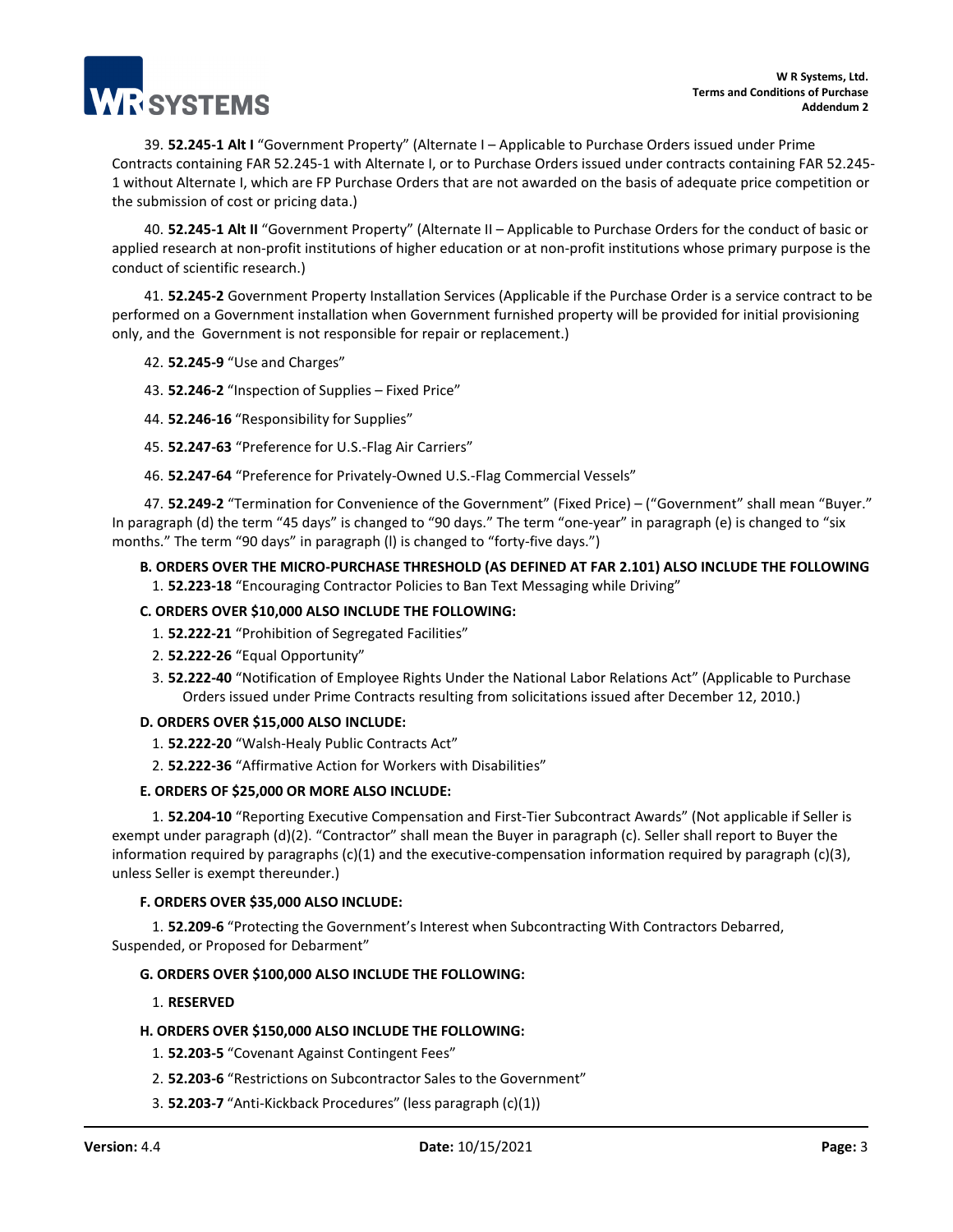

- 4. **52.203-12** "Limitation on Payments to Influence Certain Federal Transactions"
- 5. **52.215-2** "Audit and Records Negotiation"
- 6. **52.215-14** "Integrity of Unit Prices" (less paragraph (b))
- 7. **52.222-35 "**Equal Opportunity for Veterans"
- 8. **52.222-37 "**Employment Reports on Veterans"
- 9. **52.227-1** "Authorization and Consent and Alternate I" (Include Alternate 1 if it is included in the Prime Contract.)
- 10. **52.227-2** "Notice and Assistance Regarding Patent and Copyright Infringement"
- 11. **52.248-1** "Value Engineering"

12. **52.203-16** "Preventing Personal Conflicts of Interest" (Applicable to Purchase Orders that include a requirement for services that involve performance of acquisition functions closely associated with inherently governmental functions for, or on behalf of, a Federal agency or department.)

**I. Orders over \$250,000 ALSO INCLUDE:**

1. **52.223-99 (OCT 2021) (Deviation)** – "Ensuring adequate Coronavirus Disease 2019 (COVID-19) Safety Protocols for Federal Contractors" (This clause is applicable to services when the contract amount is expected to be at or above \$250,000. "Covered contractors must immediately designate one or more persons to coordinate implementation of, and compliance with, the guidance and the required workplace-safety protocols." This clause does not include contracts or subcontracts under \$250,000 in value, or contracts or subcontracts "solely for the manufacturing of products." Contracts and subcontracts with Indian Tribes under the Indian Self-Determination and Education Assistance Act are excluded from this requirement, but procurement contracts or subcontracts under the FAR with Indian-owned or tribally-owned business entities are considered Covered Contracts. Further, solicitations and contracts where employees are performing work only outside the U.S. or its outlying areas are excluded from the applicability of FAR 52.233-99. All employees, except those with a permitted medical or religious accommodation, must be fully vaccinated for COVID-19 by Dec. 8; 2021, and all individuals, including employees and visitors, must immediately comply with published CDC guidance for masking and physical distancing in the workplace/sites." This clause does not include contracts or subcontracts under \$250,000 in value, or contracts or subcontracts "solely for the manufacturing of products." Contracts and subcontracts with Indian Tribes under the Indian Self-Determination and Education Assistance Act are excluded from this requirement, but procurement contracts or subcontracts under the FAR with Indian-owned or tribally-owned business entities are considered Covered Contracts. Further, solicitations and contracts where employees are performing work only outside the U.S. or its outlying areas are excluded from the applicability of FAR 52.233-99.)

# **J. ORDERS OVER \$650,000 ALSO INCLUDE:**

1. **52.219-9** "Small-Business Subcontracting Plan" (Note to Seller: This clause requires adoption of smallbusiness subcontracting plan and reporting.)

# **K. UNLESS OTHERWISE EXEMPT, ALSO INCLUDE THE FOLLOWING:**

1. **52.215-10** "Price Reduction for Defective Certified Cost or Pricing Data"

- 2. **52.215-11** "Price Reduction for Defective Certified Cost or Pricing Data Modifications"
- 3. **52.215-12** "Subcontractor Certified Cost or Pricing Data"
- 4. **52.215-13** "Subcontractor Certified Cost or Pricing Data Modifications"
- 5. **52.215-15** Pension Adjustments and Asset Reversions
- 6. **52.215-18** "Reversion or Adjustment of Plansfor Post-Retirement Benefits, Other Than Pensions"
- 7. **52.215-19** "Notification of Ownership Changes"
- 8. **52.215-20** "Requirements for Certified Cost or Pricing Data and Data Other Than Certified Cost or Pricing Data"

9. **52.215-21** "Requirements for Certified Cost or Pricing Data and Data Other Than Certified Cost or Pricing Data – Modifications"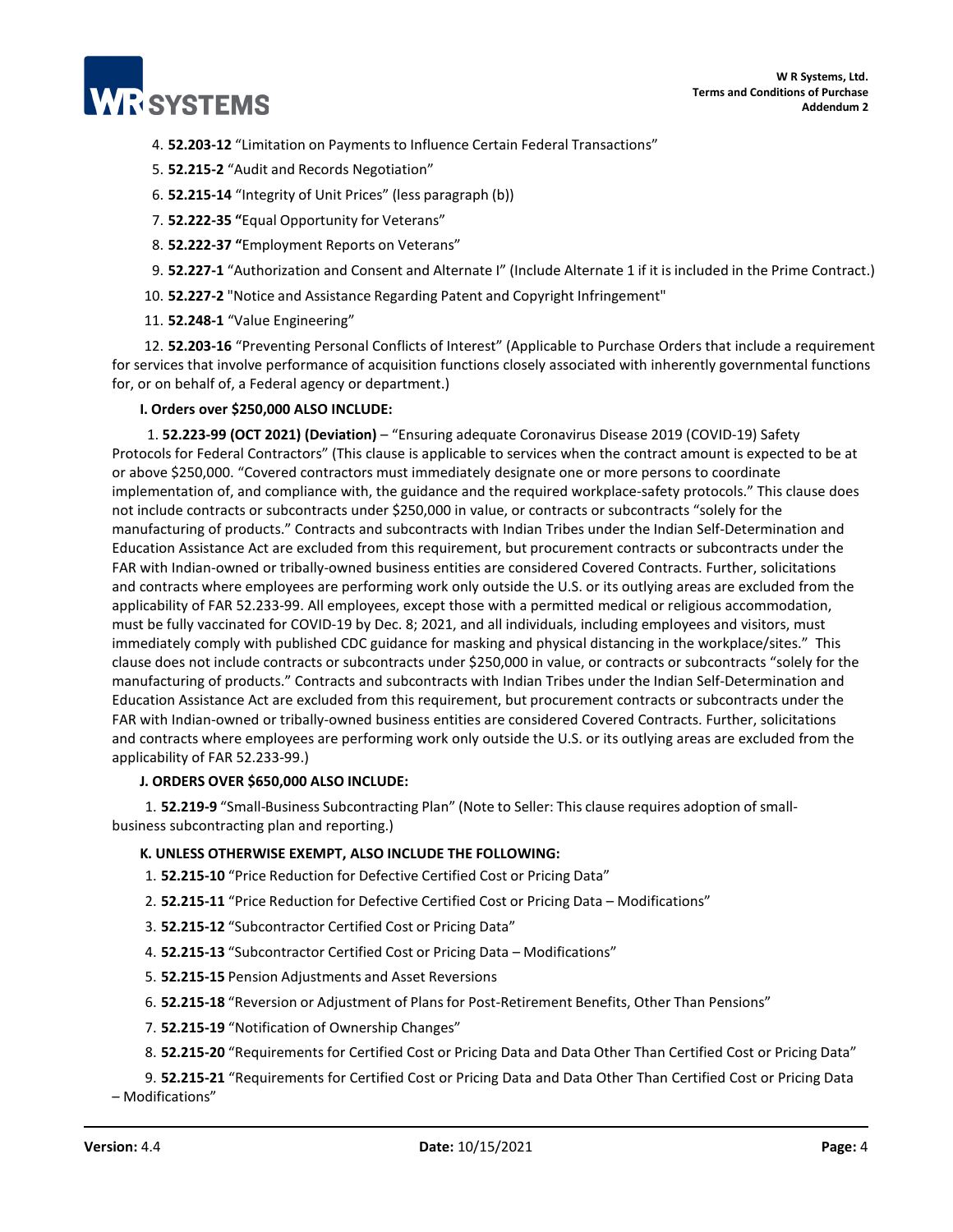# **L. APPLICABLE TO COST REIMBURSEMENT, TIME AND MATERIAL, OR LABOR-HOUR ORDERS:**

1. **52.215-16** "Facilities Capital Cost of Money"

2. **52.216-7** "Allowable Cost and Payment" (Seller agrees to execute assignment documents in order to comply with subsection (h).)

3. **52.216-8** "Fixed Fee" (Applicable if this is a cost plus fixed-fee order.)

4. **52.216-10** "Incentive Fee" (Applicable if this is a cost plus incentive fee order.)

5. **52.216-11** "Cost Contract – No Fee" (Applicable if this is a cost no-fee order.)

6. **52.216-12** "Cost Sharing Contract – No Fee" (Applicable if this is a cost sharing, no-fee order.)

7. **52.222-2** "Payment for Overtime Premiums" – Insert "0%" in paragraph (a), unless indicated otherwise on the face of this order.

8. **52.232-7** "Payments under Time-and-Materials and Labor-Hour Contracts" – ("Schedule" means this Purchase Order, "voucher(s)" means invoice(s), "Government" means Buyer, and "Contracting Officer" means Buyer's Purchasing Representative.)

9. **52.232-20** "Limitation of Cost" (if fully funded)

10. **52.232-22** "Limitation of Funds" (if incrementally funded)

11. **52.243-2** "Changes – Cost Reimbursement" (Applicable if this is a cost-reimbursement order.)

12. **52.243-3** "Changes – Time and Material or Labor-Hours" (Applicable if this is a time and material or labor-hour order.)

13. **52.244-2** "Subcontracts" (Paragraphs (h) and (i) only apply.)

14. **52.246-3** "Inspection of Supplies (Cost Reimbursement)" – ("Contracting Officer" means Buyer's Purchasing Representative, and "Government" means Buyer and "Government" (provided that an inspection system accepted by the Government will be deemed accepted by the Buyer), and where "Government" first appears in paragraph (k), it shall mean "Government and/or Buyer." The provisions in this clause for access, right to inspect, safety protection, and relief from liability apply equally to Buyer and the Government.)

15. **52.246-5** "Inspection of Services (Cost Reimbursement)" – ("Contracting Officer" means Buyer's Purchasing Representative," and "Government" means "Buyer and Government" (provided that an inspection system accepted by the Government will be deemed accepted by the Buyer). The provisions in this clause for access, right to inspect, safety protection, and relief from liability apply equally to Buyer provisions and the Government.)

16. **52.246-6** "Inspection of Time and Material and Labor Hour" – ("Contracting Officer" means Buyer's Purchasing Representative, and "Government" means "Buyer and Government" (provided that an inspection system accepted by the Government will be deemed accepted by the Buyer), and where "Government" first appears in paragraph (k) it shall mean "Government and/or Buyer".) The provisions in this clause for access, right to inspect, safety protection, and relief from liability apply equally to Buyer and the Government.)

17. **52.249-6** "Termination (Cost Reimbursement)" – ("Government" means "Buyer," and "Contracting Officer" means Buyer's Purchasing Representative. In paragraph (e) Change "15 days" and "45 days" to "30 days" and "90 days", respectively. In paragraph (f) change "1 year" to "six months". Alternate IV is applicable to time and material, or labor-hour orders only.)

#### 18. **52.249-14** "Excusable Delays"

# **M. APPLICABLE TO ORDERS OVER \$5,000,000:**

1. **52.203-14** "Display of Hotline Poster(s)"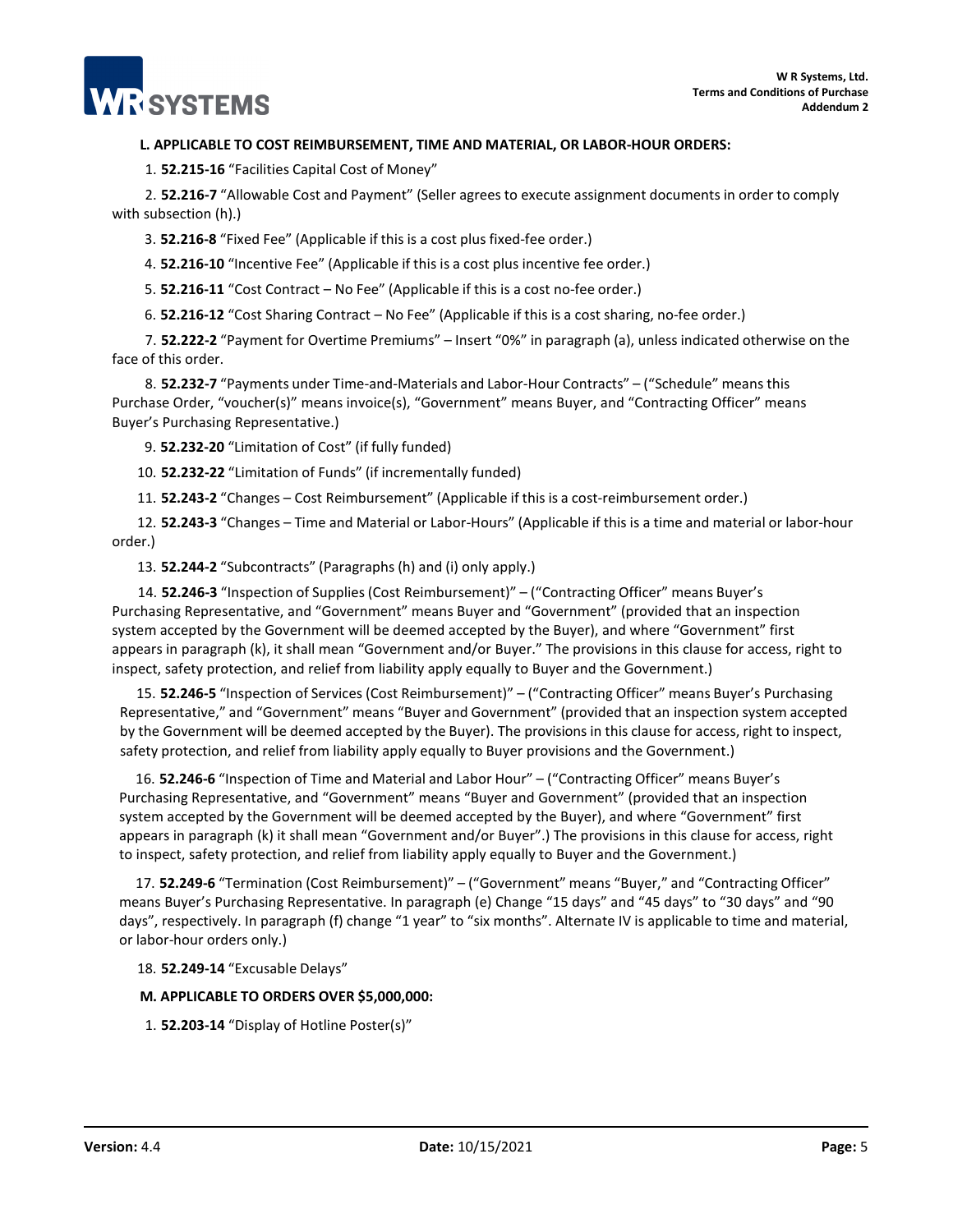

# **N. APPLICABLE TO ORDERS THAT HAVE A VALUE OF MORE THAN \$5,000,000; AND THAT HAVE A PERFORMANCE PERIOD OF MORE THAN 120 DAYS:**

1. **52.203-13** Contractor Code of Business Ethics and Conduct" (In paragraph (b)(3)(i), the meaning of "agency office of the Inspector General" and "Contracting Officer" does not change, in paragraph (b)(3)(ii) the meaning of "Government" does not change, and in paragraphs  $(b)(3)(iii)$  and  $(c)(2)(ii)(F)$ , the meaning of "OIG of the ordering agency," "IG of the agency", "agency OIG," and "Contracting Officer" do not change.)

# 3. **CERTIFICATIONS:**

The Offeror, by signing its offer, hereby certifies compliance with the following clauses and is, therefore, eligible for award.

**A. 52.203-11** "Certification and Disclosure Regarding Payments to Influence Certain Federal Transactions" (over \$150,000)

**B. 52.209-5** "Certification Regarding Responsibility Matters" (over \$30,000)

**C. 52.222-22** "Previous Contracts and Compliance Reports" (over \$10,000)

**D. RESERVED**

# 4. **ADDITIONAL CLAUSES:**

# **A. COST-ACCOUNTING STANDARDS (Applicable if noted in the Purchase Order.)**

- 1. **52.230-2** "Cost-Accounting Standards"
- 2. **52.230-3** "Disclosure and Consistency of Cost-Accounting Practices"
- 3. **52.230-5** "Cost-Accounting Standards Educational Institution"
- 4. **52.230-6** "Administration of Cost-Accounting Standards"

Seller shall communicate and otherwise deal directly with the Contracting Officer, to the extent practicable and permissible, as to all matters relating to Cost-Accounting Standards. Seller shall provide Buyer with copies of all communications between Seller and the Contracting Officer respecting the applicable Cost-Accounting Standards clause, and the Administration of Cost-Accounting Standards clause, provided Seller shall not be required to disclose to Buyer such communications containing information confidential to the Seller. In addition to any other remedies provided by law or under this Purchase Order, Seller agrees to indemnify and hold Buyer harmless to the full extent of any loss, damage, or expense if Buyer is subjected to any liability as the result of a failure of the Seller or its lowertier subcontractors to comply with the requirements of FAR 52.230-2, 52.230-3, 52.230- 4, 52.230-5 or 52.230-6. Paragraph (b) is deleted in each of the foregoing clauses, except in FAR 52.230-6.

#### **B. TRUTH IN NEGOTIATIONS (Cost and Pricing Data)**

Unless exempt, Seller shall submit a FAR Part 15 compliant cost proposal inclusive of appropriate updates throughout the negotiation process. At the conclusion of negotiations, and regardless of any prior certification, Seller must certify as to the accuracy, currency, and completeness of its information in accordance with (IAW) the FAR-required Certificate of Current Cost or Pricing Data.

#### 1. **Indemnification**

If any price (including profit or fee) negotiated in connection with the Prime Contract between the Government and the Buyer, or any cost that is reimbursable under said contract, is reduced because cost or pricing data furnished by the Seller, in connection with any proposal submitted by the Buyer relating to said contract, or in connection with this Purchase Order, was not accurate, complete, or current, the Seller shall indemnify the Buyer in the amount of said reduction. The phrase "cost or pricing data" as used herein shall be deemed to include any such data which related to a lower-tier prospective or actual subcontract, at any level, which was submitted by the Seller, or which it procured by submission of, in connection with the aforesaid proposal or this Purchase Order in support of its cost estimate. If any reduction in the contract price under this clause reduces the price of items for which payment was made prior to the date of the modification reflecting the price reduction, the Seller shall be liable and shall pay the Buyer at the time such overpayment is repaid: